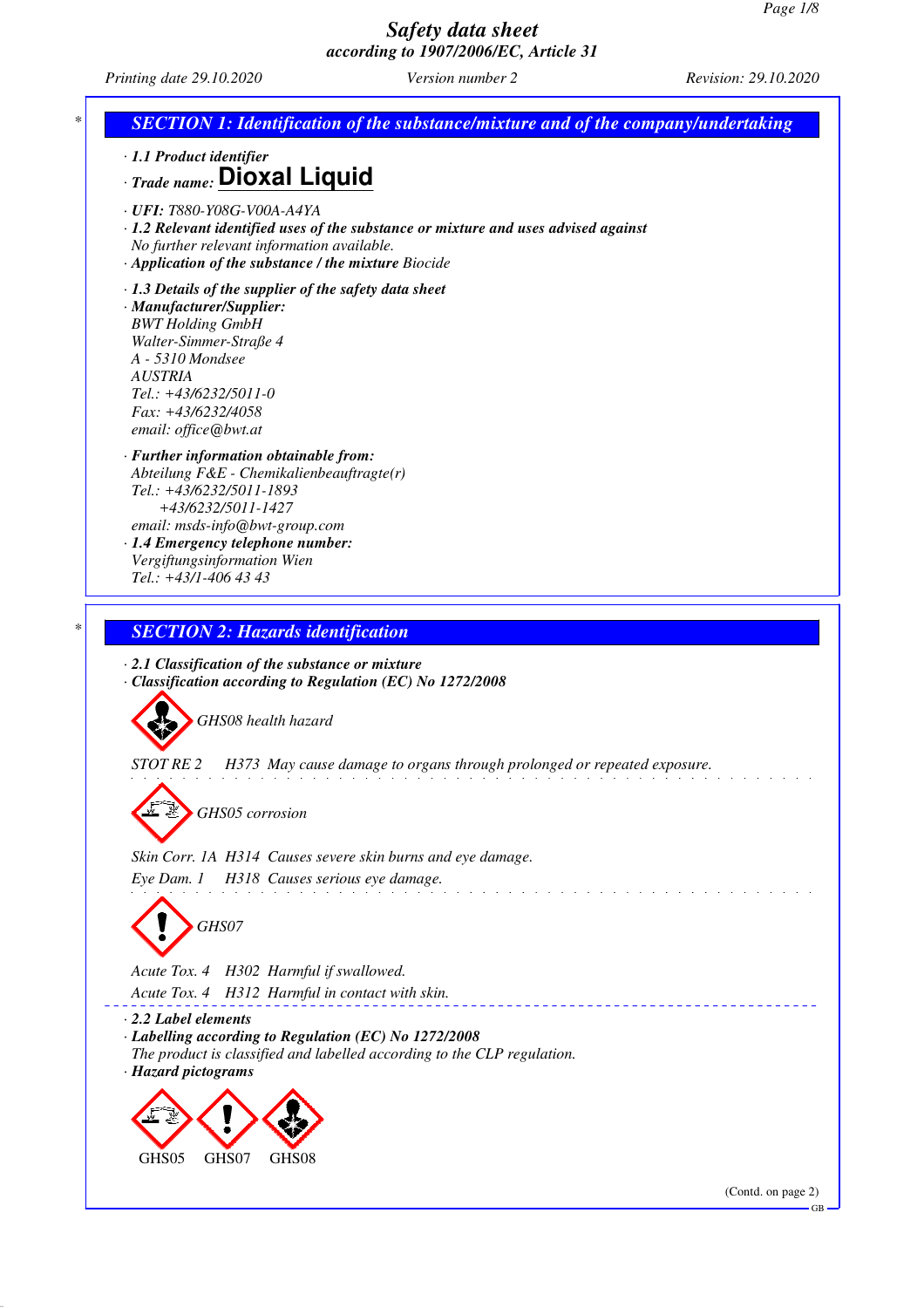*Printing date 29.10.2020 Version number 2 Revision: 29.10.2020*

# *Trade name:* **Dioxal Liquid**

|                                | (Contd. of page 1)                                                                                                                                 |
|--------------------------------|----------------------------------------------------------------------------------------------------------------------------------------------------|
| · <b>Signal word</b> Danger    |                                                                                                                                                    |
|                                | · Hazard-determining components of labelling:                                                                                                      |
| sodium chlorite                |                                                                                                                                                    |
| · Hazard statements            |                                                                                                                                                    |
|                                | H302+H312 Harmful if swallowed or in contact with skin.                                                                                            |
| H314                           | Causes severe skin burns and eye damage.                                                                                                           |
| H373                           | May cause damage to organs through prolonged or repeated exposure.                                                                                 |
| · Precautionary statements     |                                                                                                                                                    |
| P <sub>273</sub>               | Avoid release to the environment.                                                                                                                  |
| <i>P280</i>                    | Wear protective gloves/protective clothing/eye protection/face protection/hearing<br><i>protection.</i>                                            |
|                                | P301+P330+P331 IF SWALLOWED: Rinse mouth. Do NOT induce vomiting.                                                                                  |
|                                | P303+P361+P353 IF ON SKIN (or hair): Take off immediately all contaminated clothing. Rinse skin with<br>water [or shower].                         |
|                                | P305+P351+P338 IF IN EYES: Rinse cautiously with water for several minutes. Remove contact lenses, if<br>present and easy to do. Continue rinsing. |
| <i>P310</i>                    | Immediately call a POISON CENTER/doctor.                                                                                                           |
| P <sub>405</sub>               | Store locked up.                                                                                                                                   |
| · Additional information:      |                                                                                                                                                    |
|                                | EUH032 Contact with acids liberates very toxic gas.                                                                                                |
|                                | Contains biocidal products: sodium chlorite                                                                                                        |
| $\cdot$ 2.3 Other hazards      |                                                                                                                                                    |
|                                | · Results of PBT and vPvB assessment                                                                                                               |
| · <b>PBT</b> : Not applicable. |                                                                                                                                                    |
| $\cdot$ vPvB: Not applicable.  |                                                                                                                                                    |

#### *SECTION 3: Composition/information on ingredients*

*· 3.2 Chemical characterisation: Mixtures*

*· Description: Mixture of substances listed below with nonhazardous additions.*

*· Dangerous components: CAS: 7758-19-2 EINECS: 231-836-6 sodium chlorite Ox. Sol. 2, H272 Acute Tox. 3, H301; Acute Tox. 2, H310 STOT RE 2, H373 Skin Corr. 1A, H314 Aquatic Acute 1, H400 Aquatic Chronic 3, H412 10-25%*

*· Additional information: For the wording of the listed hazard phrases refer to section 16.*

#### *SECTION 4: First aid measures*

*· 4.1 Description of first aid measures*

*· General information:*

*Immediately remove any clothing soiled by the product.*

- *Take affected persons out of danger area and lay down.*
- *Involve doctor immediately.*

*Symptoms of poisoning may even occur after several hours; therefore medical observation for at least 48 hours after the accident.*

*· After inhalation:*

*Supply fresh air. If required, provide artificial respiration. Keep patient warm. Consult doctor if symptoms persist.*

*In case of unconsciousness place patient stably in side position for transportation.*

*· After skin contact:*

*Immediately wash with water and soap and rinse thoroughly.*

(Contd. on page 3)

GB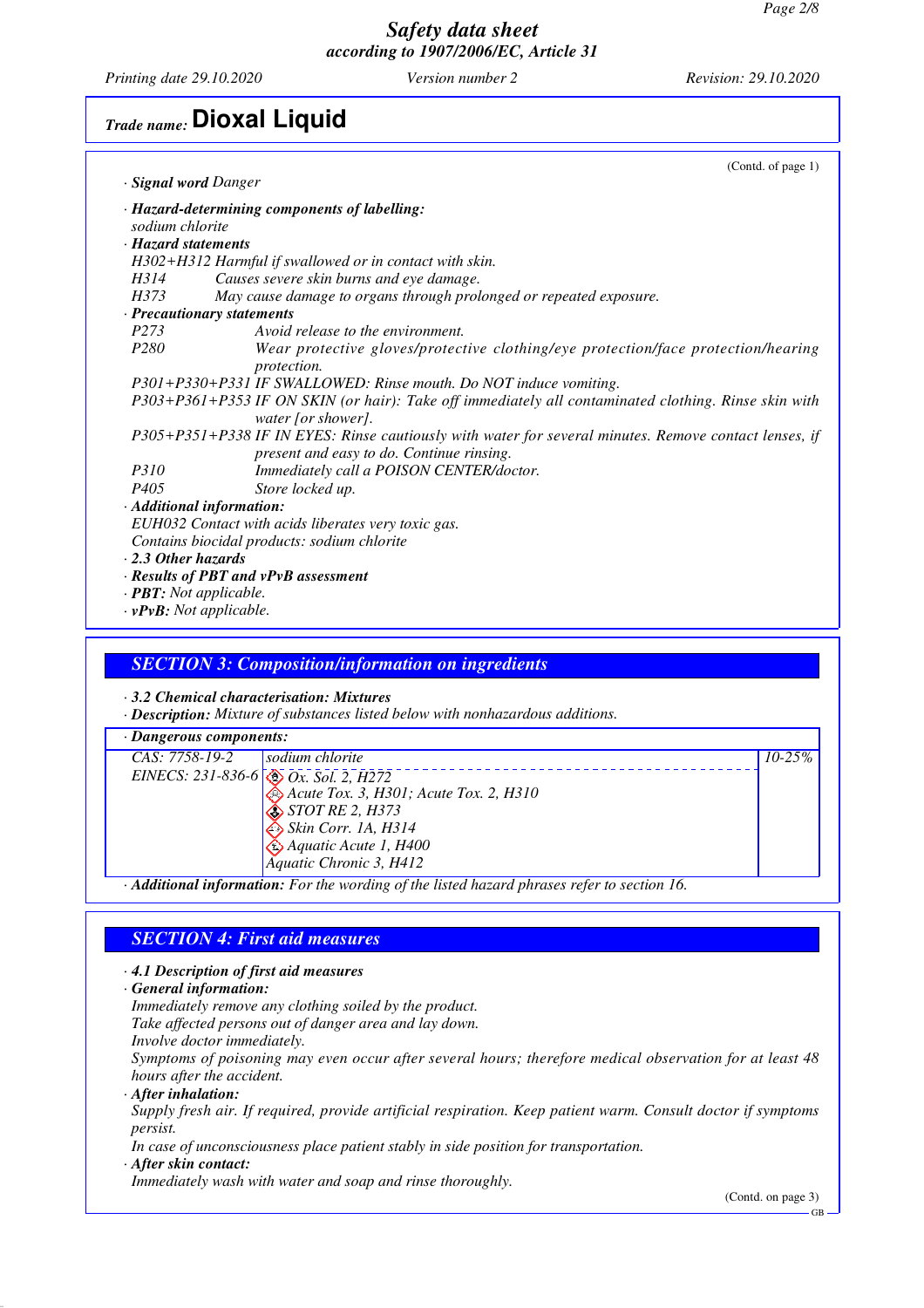*Printing date 29.10.2020 Version number 2 Revision: 29.10.2020*

*Trade name:* **Dioxal Liquid**

*Generally the product does not irritate the skin.*

*If skin irritation continues, consult a doctor.*

*· After eye contact: Rinse opened eye for several minutes under running water. Then consult a doctor.*

*· After swallowing: If symptoms persist consult doctor.*

- *· 4.2 Most important symptoms and effects, both acute and delayed No further relevant information available.*
- *· 4.3 Indication of any immediate medical attention and special treatment needed*

*No further relevant information available.*

## *SECTION 5: Firefighting measures*

- *· 5.1 Extinguishing media*
- *· Suitable extinguishing agents:*
- *CO2, powder or water spray. Fight larger fires with water spray or alcohol resistant foam.*
- *· 5.2 Special hazards arising from the substance or mixture*
- *Formation of toxic gases is possible during heating or in case of fire.*
- *· 5.3 Advice for firefighters*

*· Protective equipment:*

- *Mouth respiratory protective device.*
- *Wear fully protective suit.*
- *· Additional information*

*Cool endangered receptacles with water spray. Dispose of fire debris and contaminated fire fighting water in accordance with official regulations.*

#### *SECTION 6: Accidental release measures*

*· 6.1 Personal precautions, protective equipment and emergency procedures Mount respiratory protective device. Wear protective equipment. Keep unprotected persons away. Ensure adequate ventilation · 6.2 Environmental precautions:*

*Dilute with plenty of water.*

*Do not allow to enter sewers/ surface or ground water.*

*Suppress gases/fumes/haze with water spray.*

*· 6.3 Methods and material for containment and cleaning up:*

*Absorb with liquid-binding material (sand, diatomite, acid binders, universal binders, sawdust). Dispose contaminated material as waste according to item 13.*

- *Ensure adequate ventilation.*
- *· 6.4 Reference to other sections*
- *See Section 7 for information on safe handling.*
- *See Section 8 for information on personal protection equipment.*

*See Section 13 for disposal information.*

## *SECTION 7: Handling and storage*

*· 7.1 Precautions for safe handling Ensure good ventilation/exhaustion at the workplace. Prevent formation of aerosols.*

*· Information about fire - and explosion protection: No special measures required.*

*· 7.2 Conditions for safe storage, including any incompatibilities*

- *· Storage:*
- *· Requirements to be met by storerooms and receptacles: Store only in the original receptacle.*
- *· Information about storage in one common storage facility:*
- *Do not store together with acids.*
- *Store away from flammable substances.*
- *· Further information about storage conditions: None.*

(Contd. on page 4)

(Contd. of page 2)

GB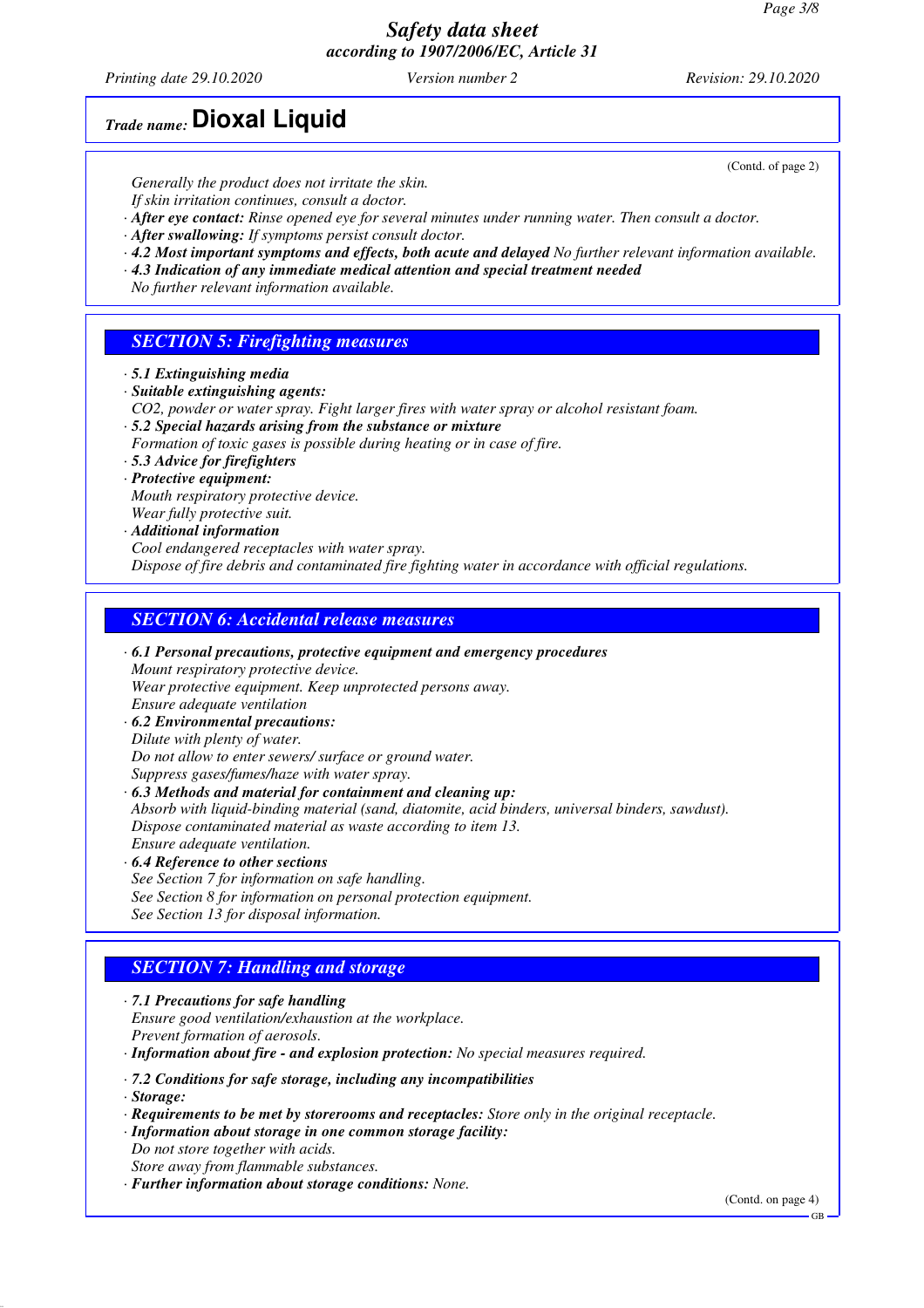*Printing date 29.10.2020 Version number 2 Revision: 29.10.2020*

# *Trade name:* **Dioxal Liquid**

*· Storage class: 8B*

*· 7.3 Specific end use(s) No further relevant information available.*

#### *\* SECTION 8: Exposure controls/personal protection*

- *· Additional information about design of technical facilities: No further data; see item 7.*
- *· 8.1 Control parameters*
- *· Ingredients with limit values that require monitoring at the workplace: The product does not contain any relevant quantities of materials with critical values that have to be monitored at the workplace.*
- *· Additional information: The lists valid during the making were used as basis.*
- *· 8.2 Exposure controls*
- *· Personal protective equipment:*
- *· General protective and hygienic measures: Keep away from foodstuffs, beverages and feed. Immediately remove all soiled and contaminated clothing Wash hands before breaks and at the end of work. Avoid contact with the eyes.*
- *· Respiratory protection:*
- *In case of brief exposure or low pollution use respiratory filter device. In case of intensive or longer exposure use self-contained respiratory protective device.*
- *· Protection of hands:*



*Protective gloves*

*The glove material has to be impermeable and resistant to the product/ the substance/ the preparation. Due to missing tests no recommendation to the glove material can be given for the product/ the preparation/ the chemical mixture.*

*Selection of the glove material on consideration of the penetration times, rates of diffusion and the degradation*

*· Material of gloves*

*The selection of the suitable gloves does not only depend on the material, but also on further marks of quality and varies from manufacturer to manufacturer. As the product is a preparation of several substances, the resistance of the glove material can not be calculated in advance and has therefore to be checked prior to the application.*

*· Penetration time of glove material*

*The exact break through time has to be found out by the manufacturer of the protective gloves and has to be observed.*

*· Eye protection:*



*Tightly sealed goggles*

*· Body protection: Protective work clothing*

|                            | $\cdot$ 9.1 Information on basic physical and chemical properties |  |
|----------------------------|-------------------------------------------------------------------|--|
| <b>General Information</b> |                                                                   |  |
| $\cdot$ Appearance:        |                                                                   |  |
| Form:                      | Fluid                                                             |  |
| Colour:                    | Colourless                                                        |  |

(Contd. of page 3)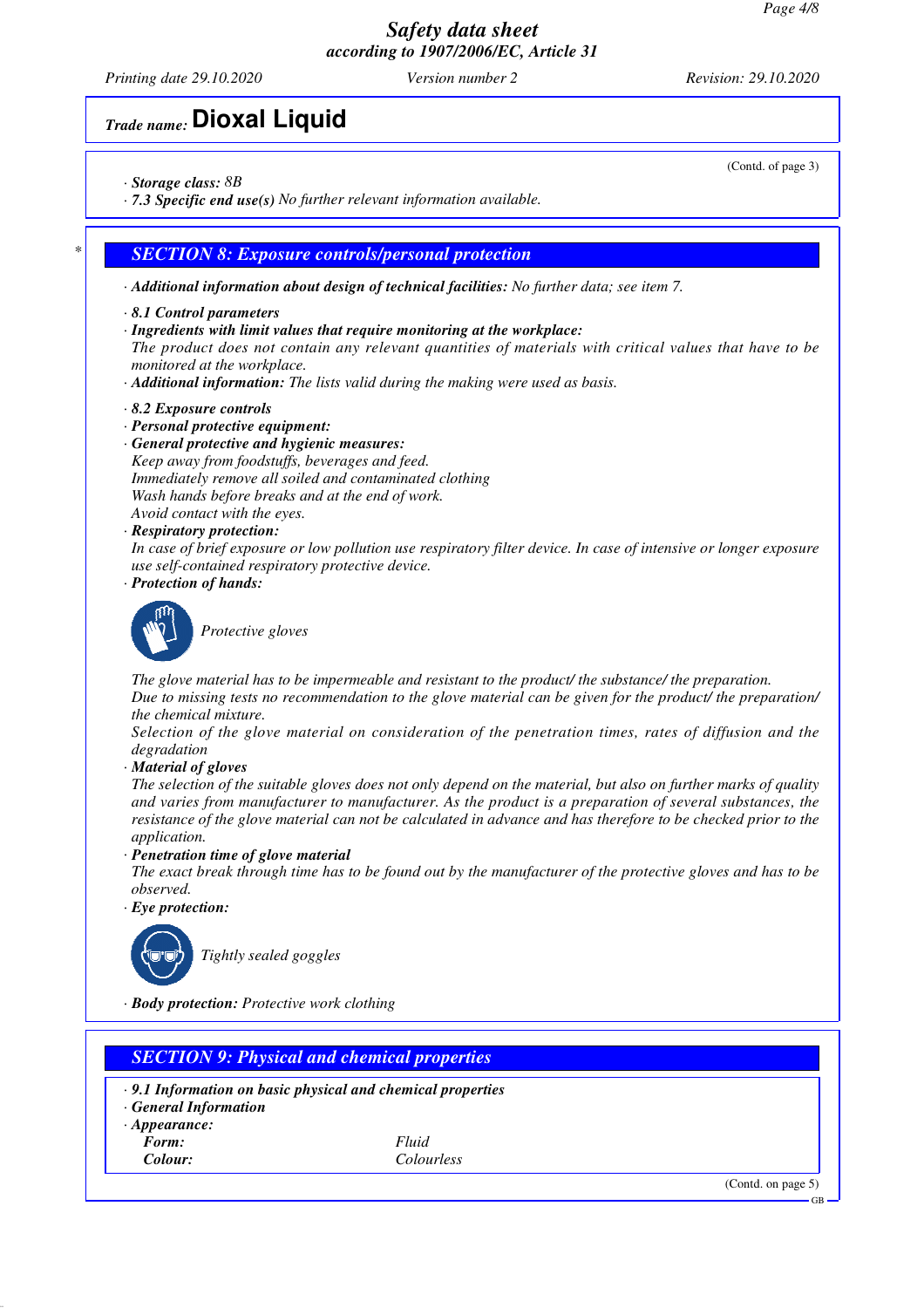*Printing date 29.10.2020 Version number 2 Revision: 29.10.2020*

# *Trade name:* **Dioxal Liquid**

|                                                   | (Contd. of page 4)                         |
|---------------------------------------------------|--------------------------------------------|
| $\cdot$ Odour:                                    | Characteristic                             |
| · Odour threshold:                                | Not determined.                            |
| $\cdot$ pH-value at 20 $\degree$ C:               | $12 - 13$                                  |
| $\cdot$ Change in condition                       |                                            |
| Melting point/freezing point:                     | $-3$ °C                                    |
| Initial boiling point and boiling range: $100 °C$ |                                            |
| · Flash point:                                    | Not applicable.                            |
| · Flammability (solid, gas):                      | Not applicable.                            |
| $\cdot$ Decomposition temperature:                | Not determined.                            |
| · Auto-ignition temperature:                      | Product is not selfigniting.               |
| · Explosive properties:                           | Not determined.                            |
| · Explosion limits:                               |                                            |
| Lower:                                            | Not determined.                            |
| <b>Upper:</b>                                     | Not determined.                            |
| $\cdot$ Vapour pressure at 20 °C:                 | $20$ $hPa$                                 |
| $\cdot$ Density at 20 $\degree$ C:                | $1.20 - 1.25$ g/cm <sup>3</sup>            |
| · Relative density                                | Not determined.                            |
| · Vapour density                                  | Not determined.                            |
| $\cdot$ Evaporation rate                          | Not determined.                            |
| · Solubility in / Miscibility with                |                                            |
| water:                                            | Fully miscible.                            |
| · Partition coefficient: n-octanol/water:         | Not determined.                            |
| · Viscosity:                                      |                                            |
| Dynamic:                                          | Not determined.                            |
| Kinematic:                                        | Not determined.                            |
| · Solvent content:                                |                                            |
| Organic solvents:                                 | $0.0 \%$                                   |
| Water:                                            | 75.5 %                                     |
| <b>Solids content:</b>                            | 24.5 %                                     |
| . 9.2 Other information                           | No further relevant information available. |

#### *SECTION 10: Stability and reactivity*

*· 10.1 Reactivity No further relevant information available.*

*· 10.2 Chemical stability*

- *· Thermal decomposition / conditions to be avoided: No decomposition if used according to specifications.*
- *· 10.3 Possibility of hazardous reactions No dangerous reactions known.*
- *· 10.4 Conditions to avoid*

*Heat exposure*

*heat exposure*

*No further relevant information available.*

- *· 10.5 Incompatible materials: No further relevant information available.*
- *· 10.6 Hazardous decomposition products: No dangerous decomposition products known.*

(Contd. on page 6)

GB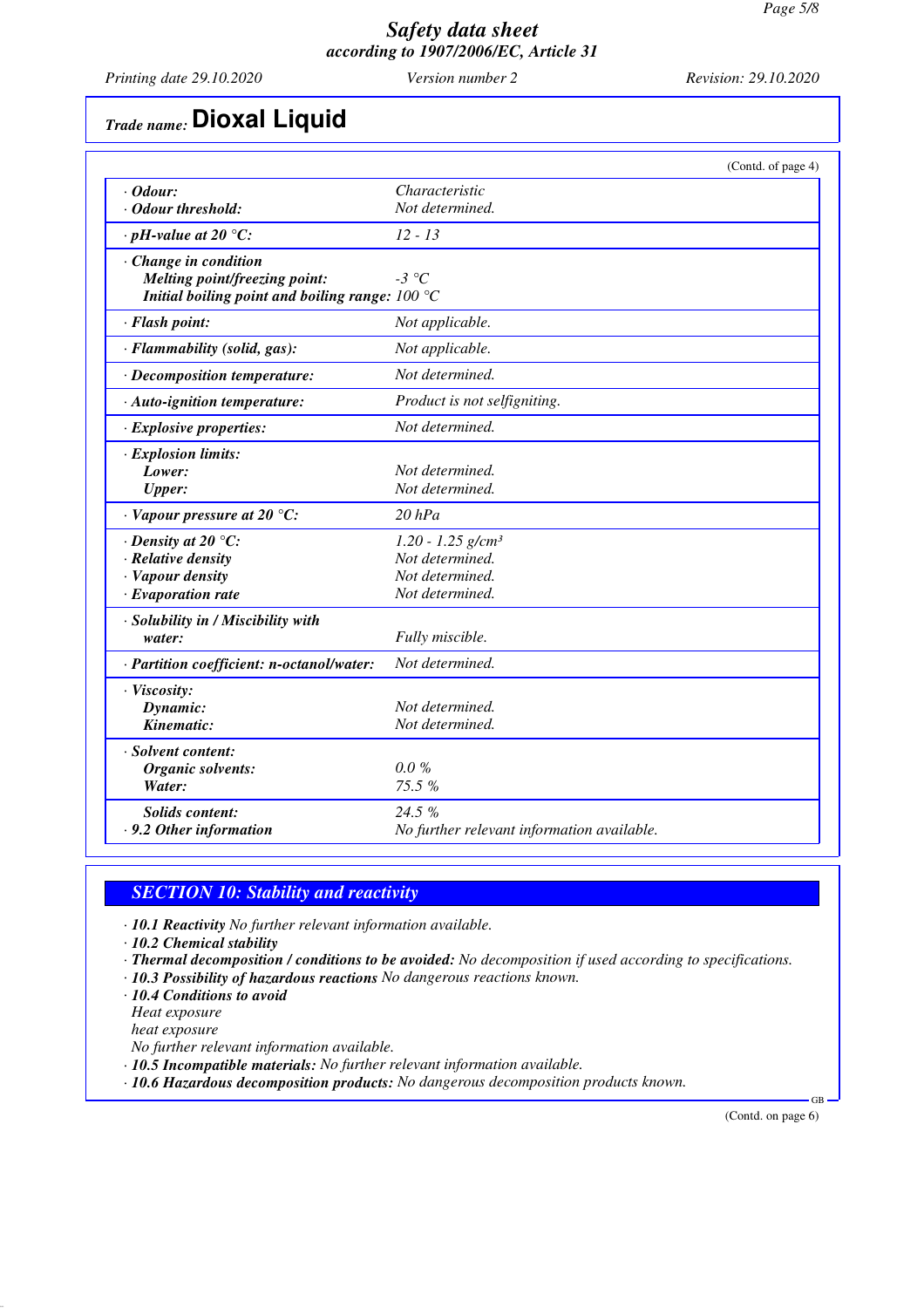*Printing date 29.10.2020 Version number 2 Revision: 29.10.2020*

# *Trade name:* **Dioxal Liquid**

(Contd. of page 5)

#### *SECTION 11: Toxicological information*

- *· 11.1 Information on toxicological effects*
- *· Acute toxicity*

*Harmful if swallowed or in contact with skin.*

*· LD/LC50 values relevant for classification:*

#### *7758-19-2 sodium chlorite*

*Oral LD50 284 mg/kg (rat)*

- *· Primary irritant effect:*
- *· Skin corrosion/irritation*
- *Causes severe skin burns and eye damage.*
- *· Serious eye damage/irritation*
- *Causes serious eye damage.*
- *· Respiratory or skin sensitisation Based on available data, the classification criteria are not met.*
- *· CMR effects (carcinogenity, mutagenicity and toxicity for reproduction)*
- *· Germ cell mutagenicity Based on available data, the classification criteria are not met.*
- *· Carcinogenicity Based on available data, the classification criteria are not met.*
- *· Reproductive toxicity Based on available data, the classification criteria are not met.*
- *· STOT-single exposure Based on available data, the classification criteria are not met.*
- *· STOT-repeated exposure*
- *May cause damage to organs through prolonged or repeated exposure.*
- *· Aspiration hazard Based on available data, the classification criteria are not met.*

#### *SECTION 12: Ecological information*

- *· 12.1 Toxicity*
- *· Aquatic toxicity: No further relevant information available.*
- *· 12.2 Persistence and degradability No further relevant information available.*
- *· 12.3 Bioaccumulative potential No further relevant information available.*
- *· 12.4 Mobility in soil No further relevant information available.*
- *· Additional ecological information:*

*· General notes:*

*Water hazard class 2 (German Regulation) (Self-assessment): hazardous for water Do not allow product to reach ground water, water course or sewage system. Danger to drinking water if even small quantities leak into the ground.*

- *· 12.5 Results of PBT and vPvB assessment*
- *· PBT: Not applicable.*
- *· vPvB: Not applicable.*
- *· 12.6 Other adverse effects No further relevant information available.*

#### *SECTION 13: Disposal considerations*

#### *· 13.1 Waste treatment methods*

*· Recommendation*

*Must not be disposed together with household garbage. Do not allow product to reach sewage system.*

*· European waste catalogue*

*06 03 14 solid salts and solutions other than those mentioned in 06 03 11 and 06 03 13*

- *· Uncleaned packaging:*
- *· Recommendation: Disposal must be made according to official regulations.*
- *· Recommended cleansing agents: Water, if necessary together with cleansing agents.*

(Contd. on page 7)

GB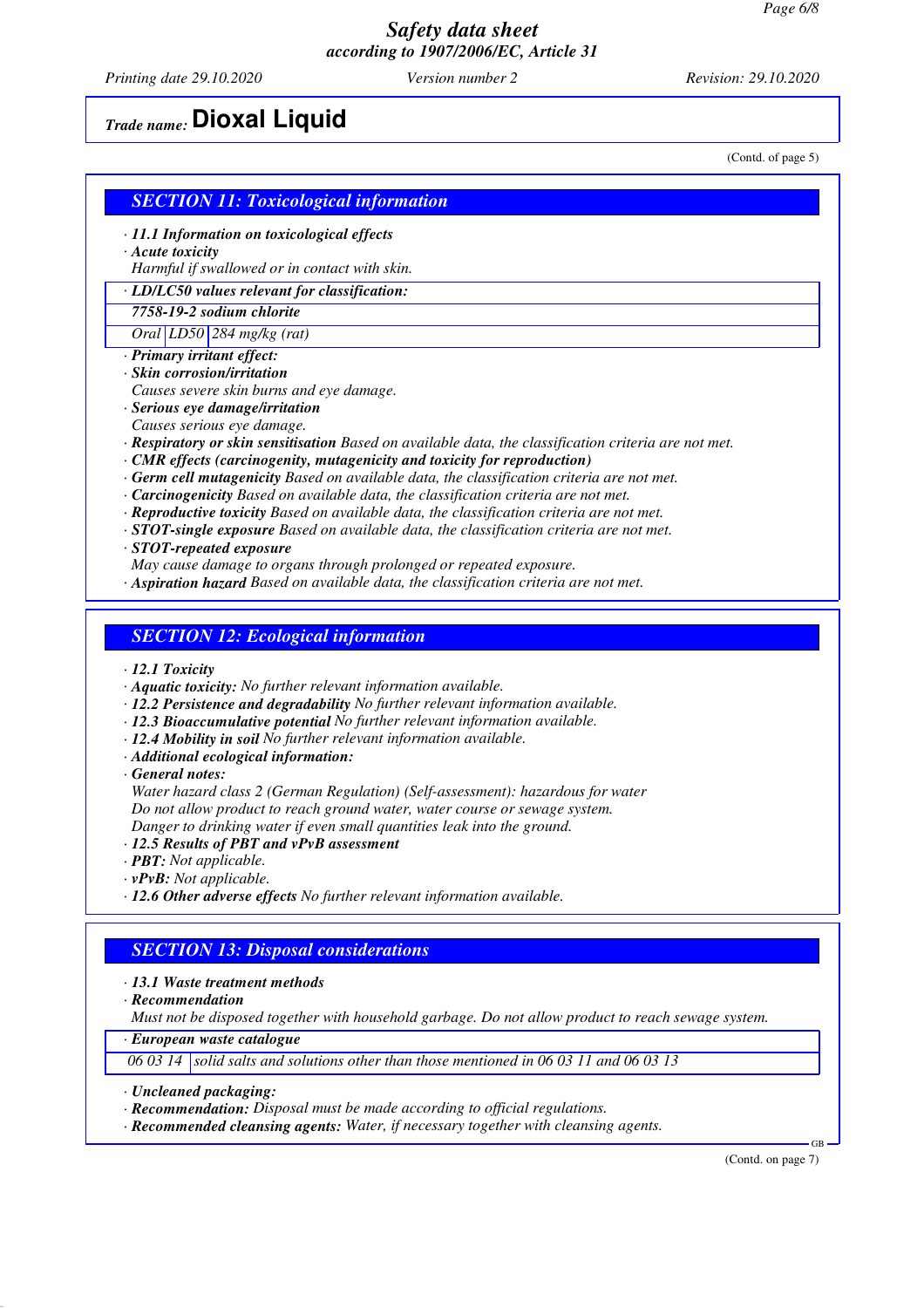*Printing date 29.10.2020 Version number 2 Revision: 29.10.2020*

# *Trade name:* **Dioxal Liquid**

(Contd. of page 6)

| $\cdot$ 14.1 UN-Number                                                                    |                                                                   |
|-------------------------------------------------------------------------------------------|-------------------------------------------------------------------|
| · ADR, IMDG, IATA                                                                         | <b>UN1908</b>                                                     |
| $\cdot$ 14.2 UN proper shipping name                                                      |                                                                   |
| $\cdot$ ADR                                                                               | <b>1908 CHLORITE SOLUTION</b>                                     |
| $\cdot$ IMDG                                                                              | CHLORITE SOLUTION, MARINE POLLUTANT                               |
| $\cdot$ IATA                                                                              | <b>CHLORITE SOLUTION</b>                                          |
| $\cdot$ 14.3 Transport hazard class(es)                                                   |                                                                   |
| · ADR, IMDG, IATA                                                                         |                                                                   |
|                                                                                           |                                                                   |
| $\cdot$ Class<br>· Label                                                                  | 8 Corrosive substances.<br>8                                      |
| · 14.4 Packing group                                                                      |                                                                   |
| · ADR, IMDG, IATA                                                                         | II                                                                |
| · 14.5 Environmental hazards:                                                             | Product contains environmentally hazardous substances:            |
|                                                                                           | sodium chlorite                                                   |
| · Marine pollutant:                                                                       | Yes                                                               |
| $\cdot$ 14.6 Special precautions for user                                                 | Warning: Corrosive substances.                                    |
| · Hazard identification number (Kemler code):                                             | 80                                                                |
| · EMS Number:                                                                             | $F-A, S-B$                                                        |
| · Segregation groups                                                                      | <b>Chlorites</b>                                                  |
| · Stowage Category                                                                        | B                                                                 |
| · Segregation Code                                                                        | SG6 Segregation as for class 5.1                                  |
|                                                                                           | SG8 Stow "away from" class 4.1                                    |
|                                                                                           | SG10 Stow "away from" class 5.1                                   |
|                                                                                           | SG12 Stow "away from" class 7<br>SG20 Stow "away from" SGG1-acids |
|                                                                                           |                                                                   |
| $\cdot$ 14.7 Transport in bulk according to Annex II of<br><b>Marpol and the IBC Code</b> | Not applicable.                                                   |
| · Transport/Additional information:                                                       |                                                                   |
|                                                                                           |                                                                   |
| $\cdot$ ADR<br>$\cdot$ Limited quantities (LQ)                                            | IL                                                                |
| $\cdot$ Excepted quantities (EQ)                                                          | Code: E2                                                          |
|                                                                                           | Maximum net quantity per inner packaging: 30 ml                   |
|                                                                                           | Maximum net quantity per outer packaging: 500 ml                  |
| · Transport category                                                                      | 2                                                                 |
| · Tunnel restriction code                                                                 | $\cal E$                                                          |
| $\cdot$ IMDG                                                                              |                                                                   |
| $\cdot$ Limited quantities (LQ)                                                           | 5L                                                                |
| $\cdot$ Excepted quantities (EQ)                                                          | Code: E1                                                          |
|                                                                                           | Maximum net quantity per inner packaging: 30 ml                   |
|                                                                                           | Maximum net quantity per outer packaging: 1000 ml                 |
|                                                                                           |                                                                   |

(Contd. on page 8)